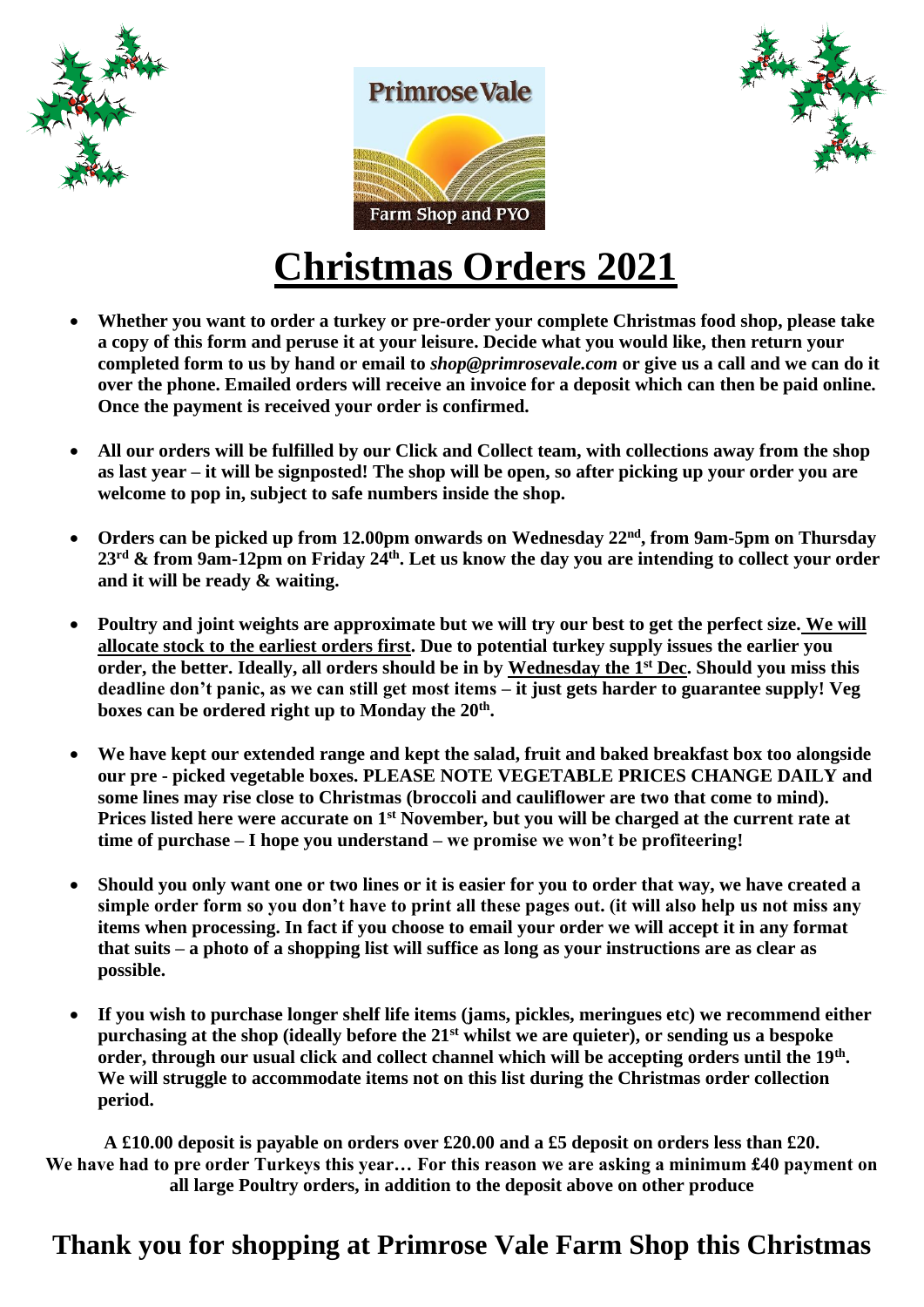| Name:                   |  |
|-------------------------|--|
| <b>Address:</b>         |  |
| <b>Telephone No:</b>    |  |
| E-mail:                 |  |
| <b>Collection Date:</b> |  |
| <b>Deposit Paid:</b>    |  |

## *Turkey, goose, chicken and duck*

Unfortunately Castlemead poultry decided not to produce Turkeys this year after major issues last year. We have had to go further afield in this challenging time…

| <b>Christmas Poultry</b>                                                                                                                                                                                                                                                                                                                                                                                                                   | Price                                            | Ideal Weight regd. | <b>Additional</b><br><b>Comments</b> |  |  |  |
|--------------------------------------------------------------------------------------------------------------------------------------------------------------------------------------------------------------------------------------------------------------------------------------------------------------------------------------------------------------------------------------------------------------------------------------------|--------------------------------------------------|--------------------|--------------------------------------|--|--|--|
| Whilst we aim to get you the perfect sized bird, as their weights are unknown before slaughter it is impossible to be too precise – it could be even more tricky<br>this year. Please expect up to 500g difference from your requested weight (and sometimes more on popular sizes.) Please state any critical features (ie absolute<br>minimums or maximums) in additional comments  We will allocate birds to the earliest orders first. |                                                  |                    |                                      |  |  |  |
| <b>Free Range Bronze Turkey.</b> $4-8+kg$                                                                                                                                                                                                                                                                                                                                                                                                  | £14.25 $kg$                                      |                    |                                      |  |  |  |
| <b>Barn Raised White Turkey.</b> $4-8+kg$                                                                                                                                                                                                                                                                                                                                                                                                  | £11.50 $kg$                                      |                    |                                      |  |  |  |
| <b>Free Range Goose.</b> 5kg                                                                                                                                                                                                                                                                                                                                                                                                               | £112.50 each                                     |                    |                                      |  |  |  |
| Free Range Duck. Appx. 2.5kg                                                                                                                                                                                                                                                                                                                                                                                                               | £32.50 each                                      |                    |                                      |  |  |  |
| <b>White Turkey Crown.</b> $4kg - 9kg$<br>- as white turkey, but butchered for you (legs etc included in the price)                                                                                                                                                                                                                                                                                                                        | As white<br>turkey plus<br>£5 Butchery<br>charge |                    |                                      |  |  |  |
| Turkey Butterfly (Boned & Rolled – Wrapped in Streaky Bacon) 2kg                                                                                                                                                                                                                                                                                                                                                                           | £35.50 each                                      |                    |                                      |  |  |  |
| <b>Turkey Butterfly</b> (Boned & Rolled – Wrapped in Streaky Bacon) $3kg$                                                                                                                                                                                                                                                                                                                                                                  | £50.75 each                                      |                    |                                      |  |  |  |
| <b>Turkey Butterfly</b> (Boned & Rolled – Wrapped in Streaky Bacon) $4kg$                                                                                                                                                                                                                                                                                                                                                                  | £65.25 each                                      |                    |                                      |  |  |  |
| Free Range Cockerel 3 - 4kg                                                                                                                                                                                                                                                                                                                                                                                                                | £10.50 $kg$                                      |                    |                                      |  |  |  |
| <b>Free Range Chicken</b> $2kg - 2\frac{1}{2}kg$                                                                                                                                                                                                                                                                                                                                                                                           | £6.25 $kg$                                       |                    |                                      |  |  |  |

## *Organic Hams, Bacon & Sausages*

**Adey's Organic Farm is based in Berkeley, Gloucestershire. They specialise in old breeds such as Aberdeen Angus cattle, Old Spot pigs and Suffolk sheep. The meat is hung properly, and all smoked bacon and hams are smoked over oak chippings with no additives**.

| Hams, Sausages and Bacon from Adey's Organic Farm                                            | Price        | Qty/<br>weight | <b>Additional</b><br><b>Comments</b> |
|----------------------------------------------------------------------------------------------|--------------|----------------|--------------------------------------|
| Cooked Ham Whole. Minimum weight 1.5kg feeds approx. 6 people. Max. weight 4kg.              | £24.78 $kg$  |                |                                      |
| Cooked Ham Sliced. Available in approximately 250g packs                                     | £27.11 $kg$  |                |                                      |
| <b>Uncooked Gammon Ham.</b> From 1.5kg to 5kg                                                | £16.69 $k$ g |                |                                      |
| Uncooked Gammon Ham - Bone in. From 2.5kg to 6kg                                             | £15.85 $kg$  |                |                                      |
| <b>Smoked Uncooked Gammon Ham.</b> From 1.5kg to 6kg (larger joints can be left on the bone) | £17.52 $kg$  |                |                                      |
| <b>Unsmoked Back Bacon.</b> Available in approximately 250g packs                            | £26.31 $k$ g |                |                                      |
| <b>Smoked Back Bacon.</b> Available in approximately 250g packs                              | £29.92 kg    |                |                                      |
| <b>Unsmoked Streaky Bacon.</b> Available in approximately 180g packs                         | £23.69 kg    |                |                                      |
| <b>Smoked Streaky Bacon.</b> Available in approximately 180g packs                           | £27.28 kg    |                |                                      |
| Traditional Sausages. Approximately 500g pack. PLEASE READ BELOW*                            | £10.95 $kg$  |                |                                      |
| Pork Chipolatas. Approximately 500g pack. PLEASE READ BELOW*                                 | £10.95 $k$ g |                |                                      |
| Sausage meat. Available in a 454g pack. PLEASE READ BELOW*                                   | £10.36 $k$ g |                |                                      |

**\* Please note because no preservatives or additives are used in the sausages they have a short shelf life. If the best before date is earlier than 27th Dec they will be frozen immediately when we receive them to ensure their quality. Consequently, they may be supplied to you frozen.**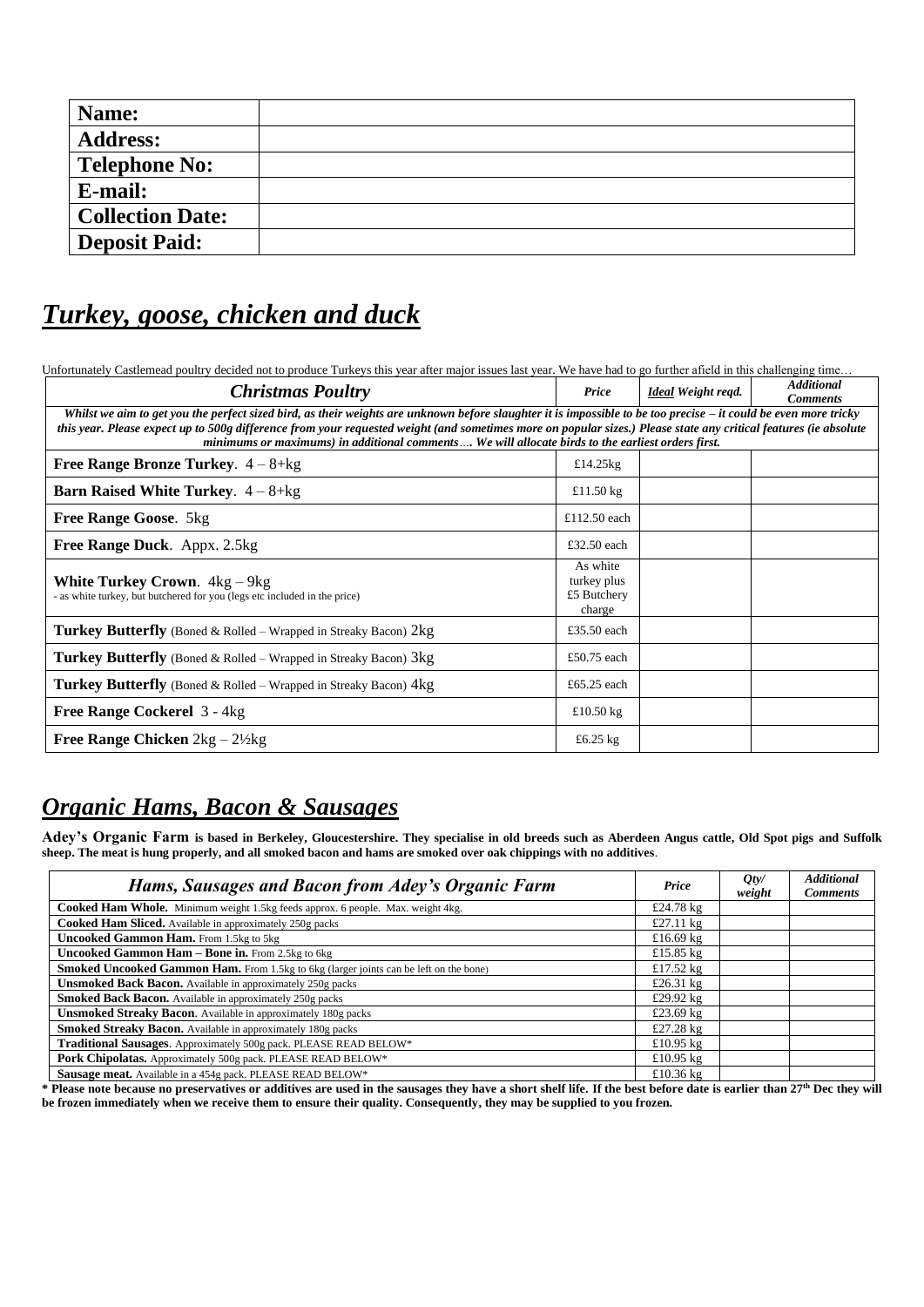## *Sausages & Gammon Joints*

**Sausages from The Cotswold Sausage Company. Gammons are sourced through the Over Farm Butchery.**

| <b>Sausages from the Cotswold Sausage Company</b>                                                   | Price       | Qty/<br>Weight | <b>Additional</b><br><b>Comments</b> |
|-----------------------------------------------------------------------------------------------------|-------------|----------------|--------------------------------------|
| Farmhouse Gold Pork Sausages. Come in packs of 6 (420 - 460g approx)                                | £9.95 $kg$  |                |                                      |
| Pork Chipolatas. Available in packs of 12. Packs weigh approximately 380 - 400g.                    | £10.45 $kg$ |                |                                      |
| <b>Cocktail Chipolatas.</b> Available in packs of 18. Perfect for parties. Packs approx 340 - 360g. | £10.55 $kg$ |                |                                      |
| Pigs In Blankets (sausages wrapped in bacon!) 6 in a pack                                           | £4.65 pack  |                |                                      |
| <b>Sausage meat.</b> Each tube weighs approximately 500g. Stuffing for the turkey.                  | £3.45 pack  |                |                                      |
| Cotswold Herb Sausage Meat. Tube of 500g. sausage and stuffing all in one handy package.            | £3.95 pack  |                |                                      |
| Ham - Smoked, Uncooked.1.5KG                                                                        | £16.50 each |                |                                      |
| Ham - Smoked, Uncooked.2.5KG                                                                        | £27.50 each |                |                                      |
| Ham - Smoked, Uncooked.5KG (whole Horseshoe)                                                        | £60.50 each |                |                                      |
| Ham - Unsmoked, Uncooked 1.5 KG                                                                     | £16.50 each |                |                                      |
| Ham - Unsmoked, Uncooked 2.5 KG                                                                     | £27.50 each |                |                                      |
| Ham - Unsmoked, Uncooked 5 KG                                                                       | £60.50 each |                |                                      |
| Allow 250 – 300g uncooked weight per person. Add number of portions required if unsure!             |             |                |                                      |

## *Other Organic Meat Joints*

*Any cut of meat can be ordered if you wish***. We have included the favourites here.**

| <b>Meat Joints from Adey's Organic Farm</b>                                                                                                              | Price              | Qty/<br>Weight | <b>Additional</b><br><b>Comments</b> |
|----------------------------------------------------------------------------------------------------------------------------------------------------------|--------------------|----------------|--------------------------------------|
| <b>BEEF</b>                                                                                                                                              |                    |                |                                      |
| <b>Top rump / Topside</b> . 1 kg feeds 5-6 people. Max weight 4.5 kg.                                                                                    | £16.20 $kg$        |                |                                      |
| <b>Sirloin Steak Joint</b>                                                                                                                               | £31.29 $k$ g       |                |                                      |
| Rump Steak. Steaks weigh about 250-300g.                                                                                                                 | £25.45 $\text{kg}$ |                |                                      |
| <b>Braising Steak.</b> Packs weigh approx. 454g. Great for dinner party recipes.                                                                         | £14.32 $kg$        |                |                                      |
| <b>Forerib</b> - french trim                                                                                                                             | £21.97 $\text{kg}$ |                |                                      |
| <b>Forerib</b> - rolled                                                                                                                                  | £25.03 $kg$        |                |                                      |
| <b>PORK</b>                                                                                                                                              |                    |                |                                      |
| Leg Joint Boned and Rolled. Think crunchy, crispy crackling 1 kg feeds 5. Max 6 kg                                                                       | £16.60 $kg$        |                |                                      |
| Loin Roast Boned and Rolled. 1kg feeds 5 people. Max weight 4kg                                                                                          | £19.02 $kg$        |                |                                      |
| <b>Belly Joint.</b>                                                                                                                                      | £15.77 $\text{kg}$ |                |                                      |
| <b>LAMB</b>                                                                                                                                              |                    |                |                                      |
| <b>Leg of Lamb.</b> Available as a $\frac{1}{2}$ leg approx 1-1 <sup>1</sup> / <sub>2</sub> kg Feeds 4 to 5, or as a whole leg approx 2kg Feeds about 8. | £19.33 $kg$        |                |                                      |

## *Delicatessen*

Pies & sausage rolls are from The Outdoor Pig Company which taste as good as home made. **They have a large range – too many to offer here – please ask if there is anything specific you require! 2, 3, 5 & 7lb pies available too…**

| Delicatessen – pies, sausage rolls, quiche                                        | Price        | <i><b>Quantity</b></i> | <b>Additional</b><br><b>Comments</b> |
|-----------------------------------------------------------------------------------|--------------|------------------------|--------------------------------------|
| <b>Individual Pork Pie</b> Serve with pickles. Serves 1-2                         | £1.69 each   |                        |                                      |
| Large Pork Pie An essential for a boxing day spread 1lb approx serves 4-6         | £4.75 each   |                        |                                      |
| <b>Individual Game Pie</b>                                                        | £2.78 each   |                        |                                      |
| <b>Family Game Pie (1Lb)</b>                                                      | £7.92 each   |                        |                                      |
| <b>Individual Pork and Stilton Pie</b>                                            | £1.70 each   |                        |                                      |
| <b>Family Pork and Stilton Pie</b>                                                | £5.43 each   |                        |                                      |
| <b>Individual Turkey &amp; Cranberry Pie</b>                                      | £2.56 each   |                        |                                      |
| Family Turkey & Cranberry Pie (1lb)                                               | £7.17 each   |                        |                                      |
| Cocktail Sausage Rolls Twelve in a pack. A traditional favourite.                 | £4.47 pack   |                        |                                      |
| <b>Quiches</b> Choose from our current Outdoor Pig Company range (please specify) | From $£4.80$ |                        |                                      |
|                                                                                   | each         |                        |                                      |

## *Cakes*

Made for us in small batches by Jacqui from Beau's Bakehouse, these mince pies and cakes really are as good as home made!

| <b>Cakes From Beau's Bakehouse</b>                                                                                  | Price    | <b>Number</b><br>Required | <b>Additional</b><br><b>Comments</b> |
|---------------------------------------------------------------------------------------------------------------------|----------|---------------------------|--------------------------------------|
| Christmas Cake (1lb Loaf) Brandy soaked, topped with marzipan, studded with cranberries, apricots and<br>pistachios | £8.15ea  |                           |                                      |
| Vegan Christmas Cake (1lb Loaf) Made with brandy and topped with cranberries and caramelized orange<br>slices.      | £6.65ea  |                           |                                      |
| <b>Mini Christmas Cake</b> (cupcake sized) Mini versions of the Christmas cake                                      | £2.85 ea |                           |                                      |
| <b>Mini Vegan Christmas Cake</b> (cupcake sized) Mini versions of the Vegan Christmas cake                          | £2.35 ea |                           |                                      |
| <b>Yule Log</b> – Chocolate sponge with buttercream, topped with decorations                                        | £6.65ea  |                           |                                      |
| Mince Pies (pack of 6) Genuinely home made. buttery pastry filled with handmade, brandy laced mincemeat             | £5.25 ea |                           |                                      |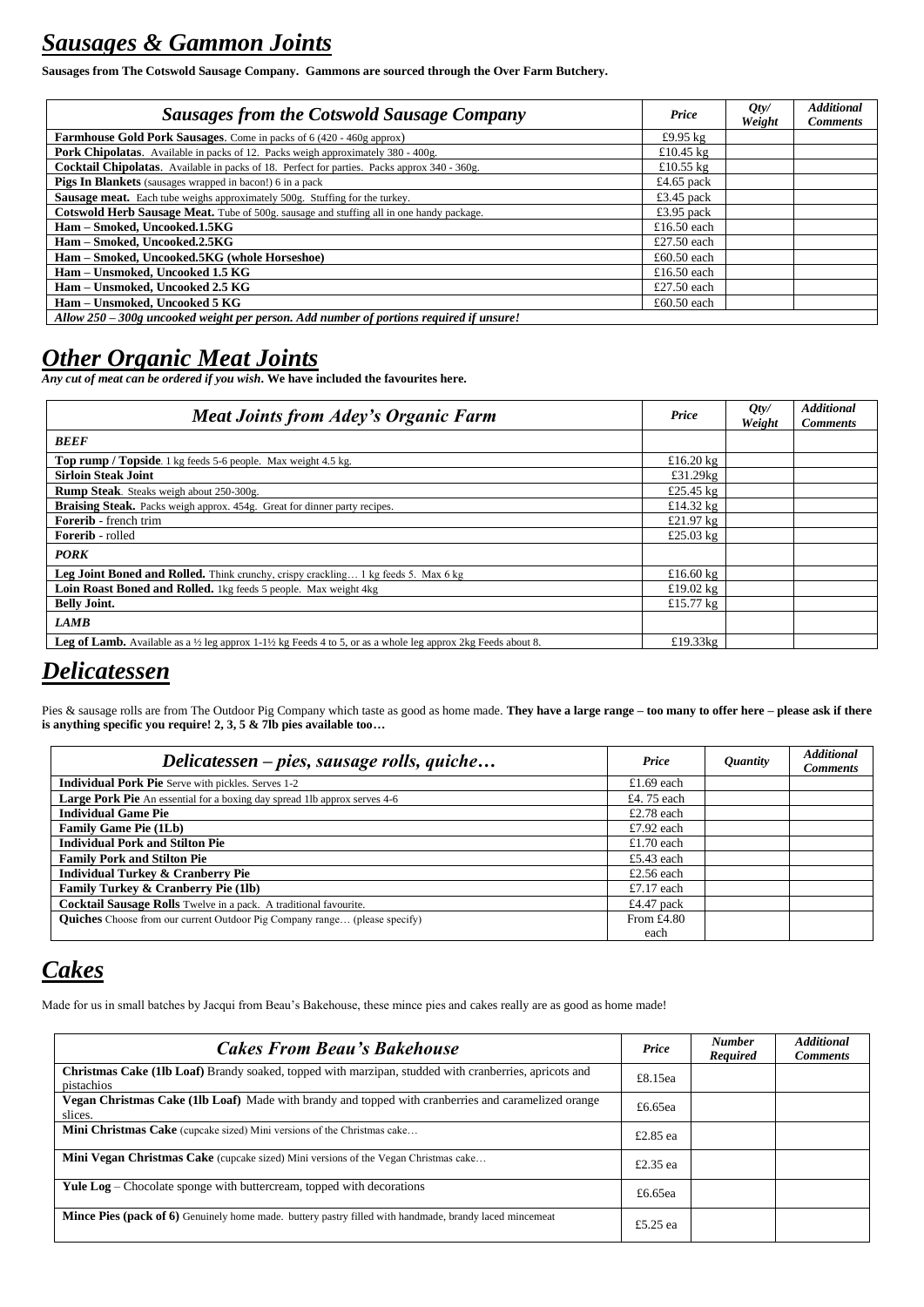*Cheese*

As always our counter will be well stocked, but here are a few of our Christmas favourites!

| $Checkes e - in addition to our usual of ferings!$                                                   |             | <i><b>Quantity</b></i> | <b>Additional</b><br><b>Comments</b> |
|------------------------------------------------------------------------------------------------------|-------------|------------------------|--------------------------------------|
| <b>Colston Basset Stilton</b> We will have plenty to cut, but if you want a large lump putting aside | £22.50 $kg$ |                        |                                      |
| Snowdonia Truckles - Black Bomber (200g) (Extra mature Cheddar)                                      | £4.90 each  |                        |                                      |
| - Red Devil $(200g)$ (Red Leicester, Chillies & Peppers)                                             | £4.90 each  |                        |                                      |
| - Green Thunder (200g) (Mature Cheddar, Garlic & Herbs)                                              |             |                        |                                      |
| - Amber Mist (200g) (Mature Cheddar, Laced With Whisky)                                              | £5.35 each  |                        |                                      |
| - Bouncing Berry (200g) (Mature Cheddar and cranberries)                                             |             |                        |                                      |
| - Pickle Power (200g) (Mature Cheddar and Pickled Onions)                                            | £4.90 each  |                        |                                      |
| - Ginger Spice (200g) (Medium Mature Cheddar and Ginger)                                             | £4.90 each  |                        |                                      |
| - Smoked (200g) (Smoked mature Cheddar)                                                              | £4.90 each  |                        |                                      |

# *Fruit & Vegetable Boxes*

We have created a few easy and popular solutions for you. However if they don't suit your needs please order from the full list overleaf…

All the weights below are an approximation. It's impossible to be accurate with vegetables but we promise the weight of the box will be in your favour.

• \*Cauliflowers subject to availability. (they can be fickle in poor weather!) Alternatives will be offered if there are issues.

## Christmas Veg Box £13.95 (Serves family of 4)

| <b>Box</b> includes:                                                                                                              |  |
|-----------------------------------------------------------------------------------------------------------------------------------|--|
| 2kg potatoes (Wilja – Good Roasters!)                                                                                             |  |
| 750g carrots (6-8 carrots)                                                                                                        |  |
| 750g parsnips (1-3 parsnips)                                                                                                      |  |
| 750g onions (3-4 onions)                                                                                                          |  |
| 500g sprouts                                                                                                                      |  |
| <b>One Cauliflower *</b>                                                                                                          |  |
| $500g$ leeks $(1-2 \text{ levels})$                                                                                               |  |
| <b>Medium Swede</b>                                                                                                               |  |
| Cabbage                                                                                                                           |  |
| <b>Head of broccoli</b>                                                                                                           |  |
| *Cauliflowers subject to availability. (they can be fickle in poor<br>weather!) Alternatives will be offered if there are issues. |  |
|                                                                                                                                   |  |

**Number Of Boxes Required:**

#### Fruit Box £9.95

| <b>Box</b> includes:   |  |  |
|------------------------|--|--|
| <b>4 Eating apples</b> |  |  |
| <b>4 Clementines</b>   |  |  |
| 4 Bananas              |  |  |
| 400g Grapes            |  |  |
| <b>4 Pears</b>         |  |  |
| 1 Lemon                |  |  |

**Number Of Boxes Required:**



### Salad Box £8.95

| <b>Box</b> includes:      |
|---------------------------|
| 1 pack Little Gem lettuce |
| 400g Classic tomatoes     |
| 2 Peppers                 |
| Cucumber                  |
| <b>Celery</b>             |
| Avocado                   |
| <b>Spring Onions</b>      |

**Number Of Boxes Required:**

## Bake Off Patisserie £6.95

| <b>Bag</b> includes: |
|----------------------|
| 6 x Croissants       |
| 2 x Pain au Chocolat |
| 2 x Cinnamon Swirl   |
| 2 x Pain aux Raisins |

**Number Of Bags Required:**

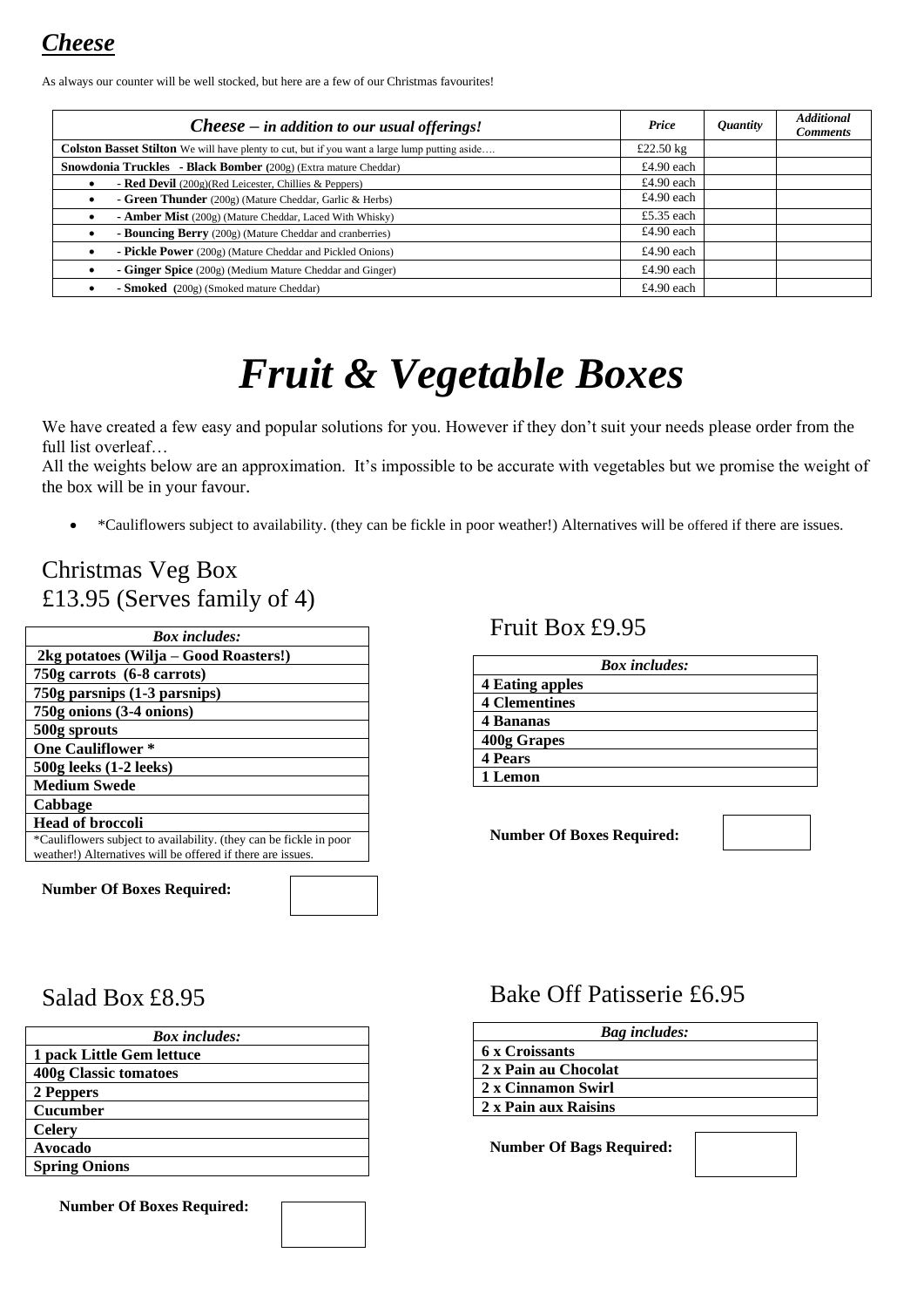# *Fruit and Vegetables*

*These prices were correct in mid November; however, prices do fluctuate and are subject to change.*

#### **VEGETABLES**

| Aubergine               | £2.60           | per Kg |
|-------------------------|-----------------|--------|
| <b>Beetroot Bunch</b>   | £1.45           | per Kg |
| <b>Beetroot Vac Pac</b> | 75p             | each   |
| <b>Broccoli</b>         | £3.15           | per Kg |
| <b>Butternut Squash</b> | £2.00           | per Kg |
| Cabbage Red             | £1.40           | per Kg |
| Cabbage Savoy           | £1.25           | each   |
| <b>Carrots Bunched</b>  | £1.35           | each   |
| Carrots Loose           | £1.10           | per Kg |
| Cauliflower White       | £1.80           | each   |
| Celeriac                | £2.55           | each   |
| Celery                  | £1.10           | each   |
| Courgettes              | £2.60           | per Kg |
| Cucumber                | £1.00           | each   |
| Fennel                  | £3.60           | per Kg |
| Garlic Bulbs Large      | 59 <sub>p</sub> | each   |
| Garlic Smoked Large     | £2.50           | each   |
| Ginger                  | 65p             | /100g  |
| Leeks                   | £2.89           | per Kg |
| Lettuce Best Cos        | £1.80           | each   |
| Lettuce Iceberg         | £1.55           | each   |
| Lettuce Little Gem      | £1.55           | each   |
| Mushrooms Flat          | £5.80           | per Kg |
| Mushrooms Portabellini  | £5.60           | per Kg |
| Parsnip Washed          | £2.80           | per Kg |
| Parsnip Unwashed        | £1.95           | per Kg |
| Peppers Red             | £3.20           | per Kg |
| Peppers Yellow          | £3.20           | per Kg |
| <b>Spring Onions</b>    | 90 <sub>p</sub> | each   |
| Sprouts Loose           | £2.40           | per Kg |
| Swede                   | £1.15           | per Kg |
| <b>Sweet Potato</b>     | £1.95           | per Kg |
| <b>Tomato Classic</b>   | £3.25           | per Kg |
| Tomato Large Vine       | £3.75           | per Kg |
| Squash Homegrown        | £2.00           | per Kg |

### **POTATOES & ONIONS**

| Onions 10kg Large           | £12.50 | each   |
|-----------------------------|--------|--------|
| Onions Loose                | £1.50  | per Kg |
| <b>Pickling Onions</b>      | £1.45  | per Kg |
| <b>Red Loose Onions</b>     | £1.60  | Per Kg |
| <b>Shallots</b>             | £2.70  | per Kg |
| Potatoes Washed Bakers      | 50p    | each   |
| Potatoes Loose Maris Piper  | 95p    | per Kg |
| Potatoes Loose Wilja        | 95p    | per Kg |
| Potatoes Wilja 10 kg        | £6.75  | each   |
| Potatoes Wilja 25kg         | £10.25 | each   |
| Maris Piper Potatoes 12.5kg | £6.75  | each   |
| Maris Piper Potatoes 25kg   | £10.25 | each   |

#### **FRUIT**

| <b>Apples Bramley</b> | £2.85 | per Kg           |  |
|-----------------------|-------|------------------|--|
| Apples English        | £2.85 | per Kg           |  |
| Avocado               | £1.35 | each             |  |
| <b>Bananas</b>        | £1.80 | per Kg           |  |
| <b>Blueberries</b>    | £1.80 | each             |  |
| Chestnuts             | £8.00 | Per Kg           |  |
| Cranberries           | £2.50 | 300 <sub>g</sub> |  |
| Dates Loose           | £9.95 | per Kg           |  |
| <b>Figs Fresh</b>     | 90p   | each             |  |
| Grapefruit            | 80p   | each             |  |
| Grapes Red            | £2.25 | each             |  |
| Lemon                 | 40p   | each             |  |
| Lime                  | 35p   | each             |  |
| Mandarins             | 40p   | each             |  |
| <b>Oranges Large</b>  | 70p   | each             |  |
| Pears (conference)    | £2.85 | each             |  |

### **DAILY ESSENTIALS**

| <b>Milk</b>                       |               |      |  |
|-----------------------------------|---------------|------|--|
| 2 litre Whole                     | £1.85         | each |  |
| 2 litre Semi                      | £1.85         | each |  |
| 2 litre Skimmed                   | £1.85         | each |  |
| 1 litre Whole                     | each<br>£1.20 |      |  |
| 1 litre Semi                      | £1.20         | each |  |
| 1 litre Skimmed                   | £1.20         | each |  |
| Cream – Double                    | £2.10         | each |  |
| <b>Eggs</b>                       |               |      |  |
| $\frac{1}{2}$ Doz M               | £1.40         | each |  |
| $\frac{1}{2}$ Doz L               | £1.50         | each |  |
| $\frac{1}{2}$ Doz XL              | £1.65         | each |  |
| Butter - Salted                   | £3.15         | each |  |
| Butter - Unsalted                 | £3.15         | each |  |
| <b>Bread</b> - Large White sliced | £2.00         | each |  |
| Large Malted sliced               | £2.00         | each |  |
| Large White unsliced              | £2.00         | each |  |
| Large malted unsliced             | £2.00         | each |  |